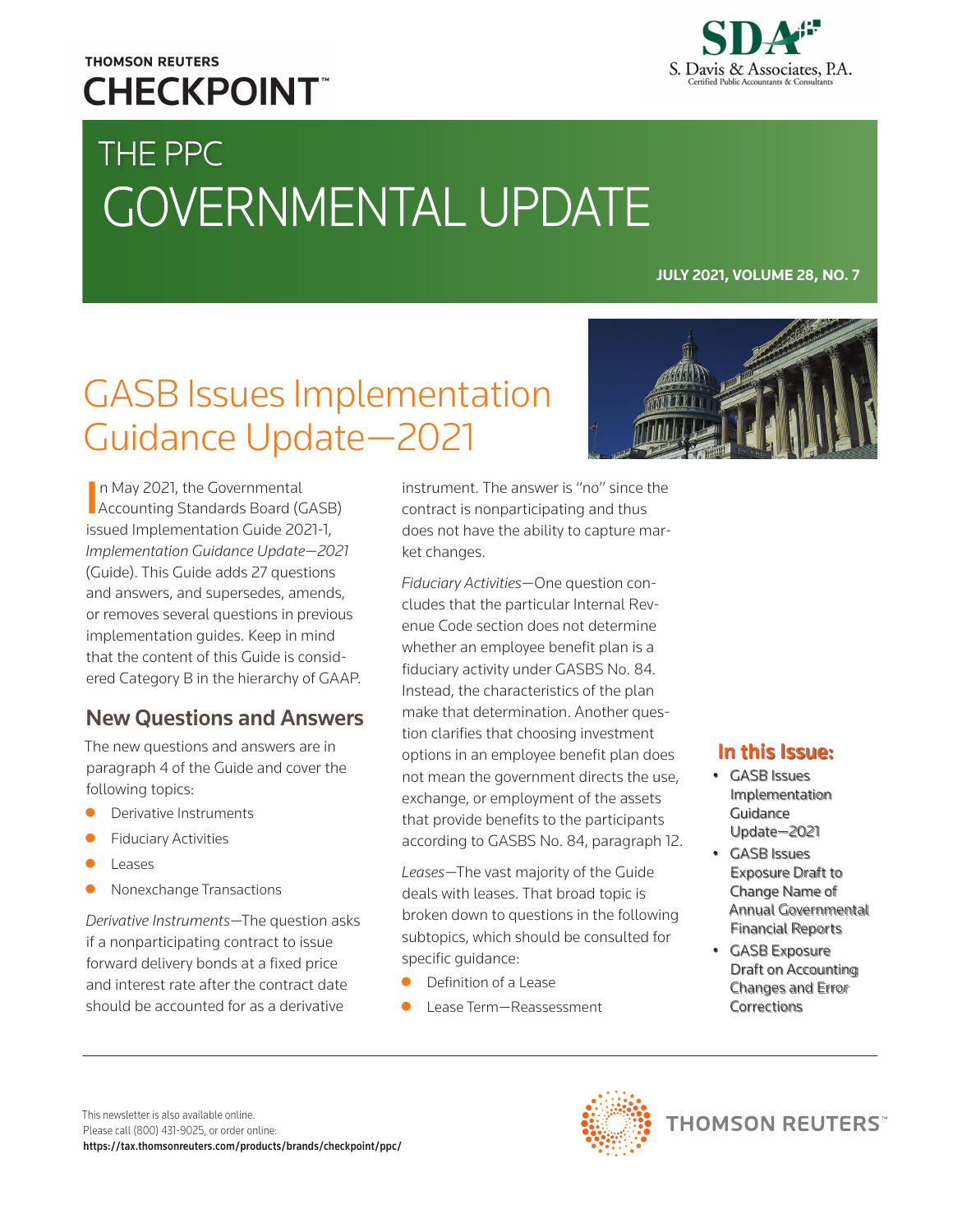- Short-Term Leases
- Contracts That Transfer Ownership
- Lessee Recognition and Measurement for Leases Other Than Short-Term Leases and Contracts That Transfer Ownership
- **•** Lessor Recognition and Measurement for Leases Other Than Short-Term Leases and Contracts That Transfer Ownership
- Lease Incentives
- Lease Modifications and Terminations
- Effective Date and Transition of GASBS No. 87

*Nonexchange Transactions*—The question clarifies that a contractual agreement is not considered a nonsubstantive eligibility requirement that would allow revenue recognition in advance of the agreement execution when allowable costs are incurred.

#### Amended Questions and Answers

The topics amended by this Guide relate to the basic financial statements, management's discussion and analysis, and GASB Statement No. 48, *Sales and Pledges of Receivables and Future Revenues and Intra-Entity Transfers of Assets and Future Revenues*. There are four new questions and answers for these topics in paragraph 5 of the Guide.

#### Practical Consideration:

Appendix C of the Guide shows how its content affects the *Codification of Governmental Accounting and Financial Reporting Standards*— June 2021, 2022, and 2023 updates, and the *Comprehensive Implementation Guide*—June 2021, 2022, and 2023 updates.

#### Effective Date and Transition

The requirements of this Guide are effective at various dates ranging from fiscal years beginning after June 15, 2021, through reporting periods beginning after June 15, 2023, depending on the question number. See paragraph 6 in the Guide. However, early implementation is encouraged if the entity has implemented the pronouncement addressed by the question and answer.

Governmental entities should apply the provisions of this Guide retroactively by restating financial statements for all prior periods presented, if practicable. If not practicable, the entity should report the cumulative effect as a restatement of the beginning net position

(or fund balance or fund net position, as applicable) to the earliest period restated. In the latter case, the entity should disclose the reason for not restating prior periods. In addition, disclosures for the first period that this Guide is applied should include the nature of the restatement and its effect.

#### Practical Consideration:

Implementation Guide 2021-1 is available on Checkpoint at **[checkpoint.riag.com](https://checkpoint.riag.com/app/find?begParm=y&appVer=21.07&dbName=GASB&linkType=docloc&locId=gasbqa_2021-1&ods=GASB&permaId=iGASB%3A2083.1&permaType=doc&tagName=GASBDOC&endParm=y)** for users that subscribe to the content, or at **[gasb.org](https://gasb.org)**.

• • •

### GASB Issues Exposure Draft to Change Name of Annual Governmental Financial Reports

In April 2021, the Governmental Accounting Standards<br>Board (GASB) issued an exposure draft of a proposed Board (GASB) issued an exposure draft of a proposed standard, *The Annual Comprehensive Financial Report*. The proposed standard establishes the term *annual comprehensive financial report* and its acronym, *ACFR*, for use in generally accepted accounting principles for state and local governments. The term will be used in place of *comprehensive annual financial report* and its CAFR acronym.

#### Reason for the Change

The GASB received concerns from stakeholders about the acronym for "comprehensive annual financial report". It was reported that the pronunciation of the acronym sounds like a profoundly objectionable racial slur directed at Black South Africans. In addition, it has been reported that pronunciation of the acronym also created problems in certain Muslim communities. In the interest of promoting inclusiveness, GASB committed to changing the acronym to one that would avoid unintended meaning. The Government Finance Officers Association recently implemented this same acronym change in its popular certificate program.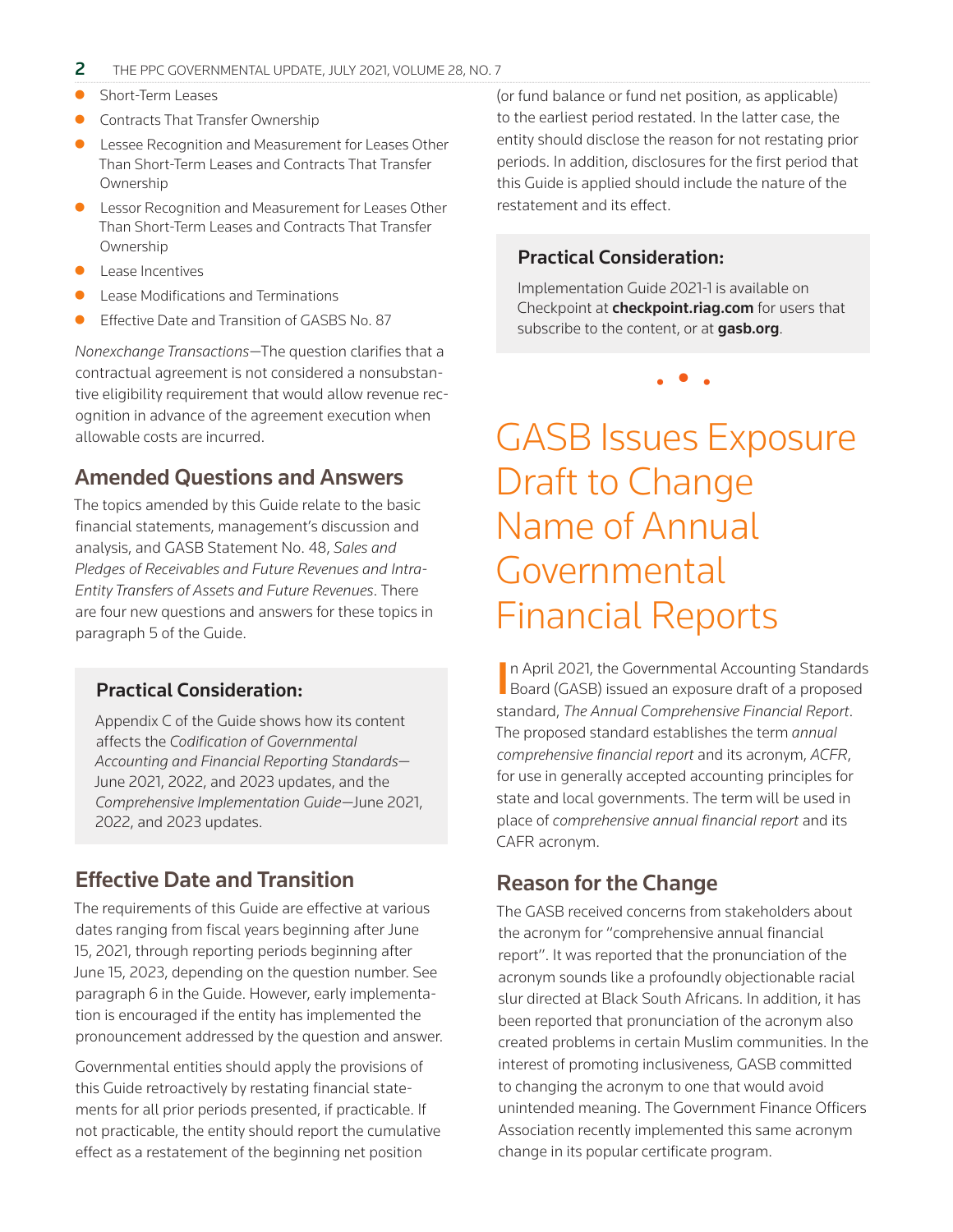The term *comprehensive annual financial report* dates to 1979, established by the National Council on Governmental Accounting (NCGA) in NCGA Statement 1, and was adopted by GASB in GASB Statement No. 1 in 1984. The proposed statement will amend several NCGA statements, interpretations, and implementation guides and GASB pronouncements.

#### Effective Date

The proposed effective date is for fiscal years ending after December 15, 2021, with earlier application encouraged.

#### Practical Consideration:

The proposed statement can be found on Checkpoint at **[checkpoint.riag.com](https://checkpoint.riag.com/app/find?begParm=y&appVer=21.07&dbName=GASB&linkType=docloc&locId=gasbed_3-42&ods=GASB&permaId=iGASB%3A2081.1&permaType=doc&tagName=GASBDOC&endParm=y)** for users that subscribe to the content, and at [gasb.org](https://gasb.org).

• • •

### GASB Exposure Draft on Accounting Changes and Error **Corrections**

On May 20, 2021, the Governmental Accounting Standards Board (GASB) issued an exposure draft inviting comments on *Accounting Changes and Error Corrections—An Amendment of GASB Statement No. 62* (the proposed Statement). The deadline for submitting comments is August 31, 2021.

#### **Background**

The GASB noted that accounting for this topic has been guided by Accounting Principles Board Opinion No. 20, *Accounting Changes*, and FASB Statement No. 16, *Prior Period Adjustments*, issued in 1971 and 1977, respectively. Other than when they were included in Statement No. 62 and minor changes were made to adjust for inconsistencies with GASB literature, the requirements remained essentially unchanged since their initial issuance. The proposed Statement also noted growing issues related to the classification or transaction of other events among the categories of accounting changes and error corrections and irregularity in practice regarding the disclosures

in the notes to the financial statement. Accordingly, this proposed Statement's primary objective is to strengthen accounting and financial reporting requirements for accounting changes and error corrections to provide more understandable, reliable, relevant, consistent, and comparable information for making decisions or assessing accountability.

#### Key Provisions of the Exposure Draft

*Accounting Changes.* The proposed Statement continues to specify three categories of accounting changes, with additional clarification about the transactions and events in each and the broadening of the Financial Reporting Entity category to include fund changes:

- Change in accounting principle due to a change from one generally accepted accounting principle (GAAP) to another newly adopted GAAP that is preferable or implementation of a new pronouncement. However, the proposed Statement notes that the adoption of GAAP (for the first time) is not an accounting change or an error correction.
- z *Change in accounting estimate* based on preferable changes in inputs, such as data, assumptions, and measurement methods used to support amounts included in the financial statements.
- z *Change to or within the Financial Reporting Entity* due to
	- **o** the addition or removal of funds that move resources within the primary government and its blended component unit.
	- **o** a change in the presentation of a fund as major or nonmajor.
	- **o** the addition or the removal of a component unit.
	- **o** a change in the presentation of a component unit between blended and discretely presented.

Changes that are both a change in accounting principle and a change in Financial Reporting Entity should be reported as a change in Financial Reporting Entity.

*Correction of an Error.* It also addresses the correction of an error in previously issued financial statements. The following are listed as error correction examples in the proposed Statement:

- Mathematical mistakes made in the application of accounting principles or oversight or misuse of facts.
- Changes from applying an accounting principle that is not generally accepted to one that is generally accepted.
- Misuse of known facts when the financial statements were issued.